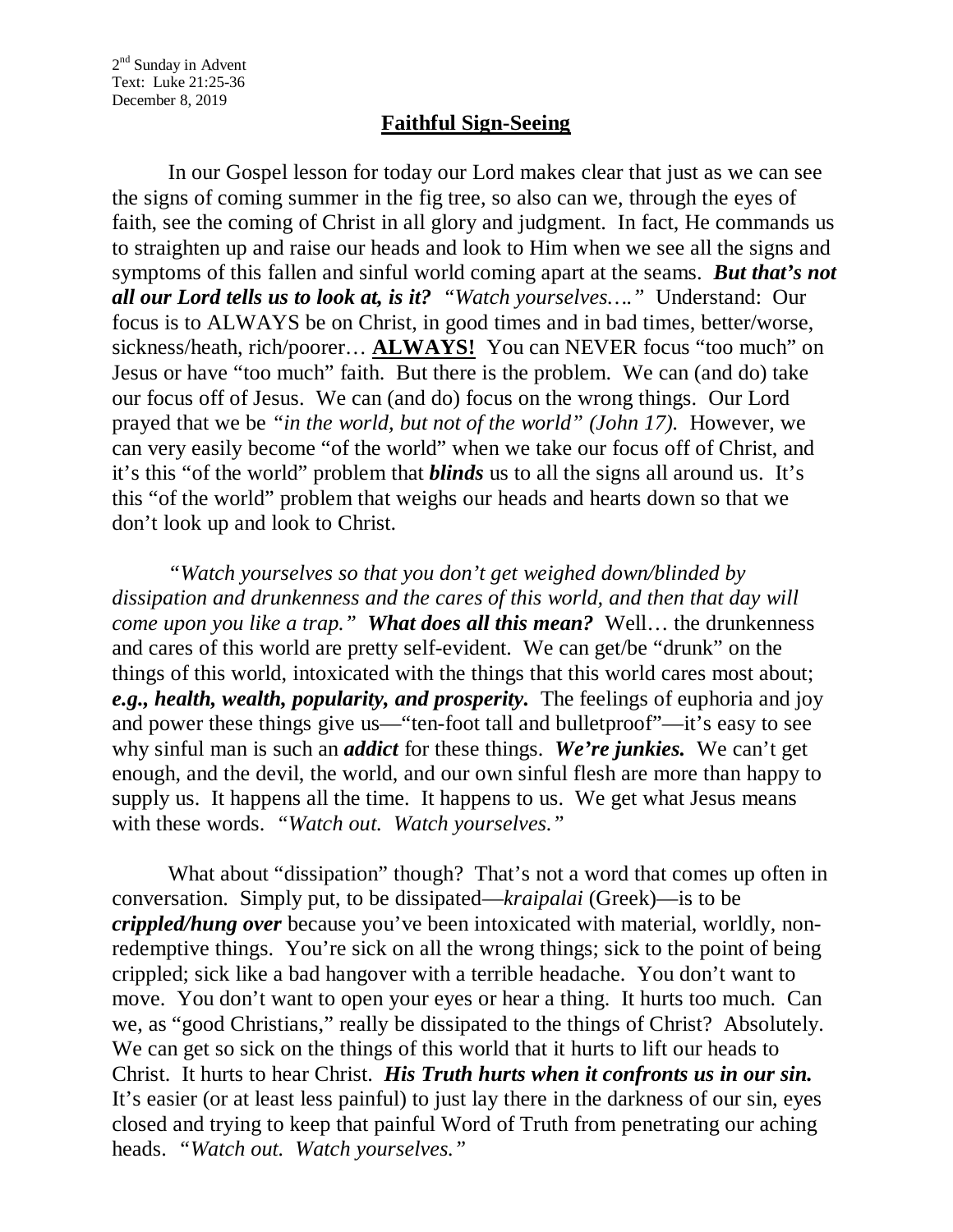I'm reminded of St. Peter's second epistle, where he speaks of "nearsightedness" to the free and unmerited gift of baptismal grace and salvation in Christ (2 Pet 1:5-9). A "Christian faith" that is without virtue/valor, without knowledge of Christ (i.e., a Christian who knows nothing of the faith they claim as their own), without self-control (i.e., the ability/desire to resist temptation), without patience/endurance, without piety/holiness, without brotherly love is a faith that is blind to the love of Christ. *"Whoever lacks these qualities [virtue, knowledge, self-control, patience, piety, brotherly love and Godly love]is so nearsighted that he is blind, having forgotten that he was cleansed/washed from his former sins."* 

To be nearsighted means that you can only see things up close. *We, as Christians, can be sinfully nearsighted to the point of blindness.* It happens all the time, and it happens to all of us. Life gets tough, and that's **all** we see. We don't see Christ. We don't lift our heads and look. Life doesn't even have to get tough for sinful nearsightedness to blind us. We can get too busy focusing on ourselves; i.e., our desires, our cares, our comforts, our feelings and worries, that we become blind to the needs of our neighbor (and Christ). *"When you did not do these things to the least of these, you did not do them to Me."* We can be so *nearsighted and curved in on ourselves* that we can be blind to the unconditional love of God that is Christ Jesus.

Look no further than this baptismal font. How often we don't recognize our own sinner/saint reality. We forget. We're so nearsighted that we are blind. While you were still dead in your sin, your Lord chose you, called you, and cleansed you. You didn't *earn* His forgiveness. You didn't *earn* God's grace and mercy. **He gave it to you as a free and unmerited gift, in spite of you.** He washed you and cleansed you, all out of His great love for you in Christ and because of Christ. *Shouldn't that change you? Shouldn't that Good News have an effect on you, or have you forgotten? Do you not see?* 

And before you answer that, look to the altar/communion rail. Here is Jesus—*God's unconditional love in the flesh*—holding out to you His bloodbought gifts of Body and Blood; of forgiveness, life, and peace. *"As often as you do this, remember what I have said."* Each and every time we gather together for this feast, **here is Christ… just like He has promised.** *"I am with you to the very end of the age."* Here He is! And yet… we can be so blinded and weighed down by our own cares and worries and desires that we fail to recognize Christ right in our midst.

And none of this even addresses our nearsighted blindness as it pertains to the End, *whether it be our own end of life or the end of time and Judgment Day.* We may say that we *"look for the resurrection of the dead and the life of the world to come,"* but the fruits we bear make it clear that we can't even imagine that